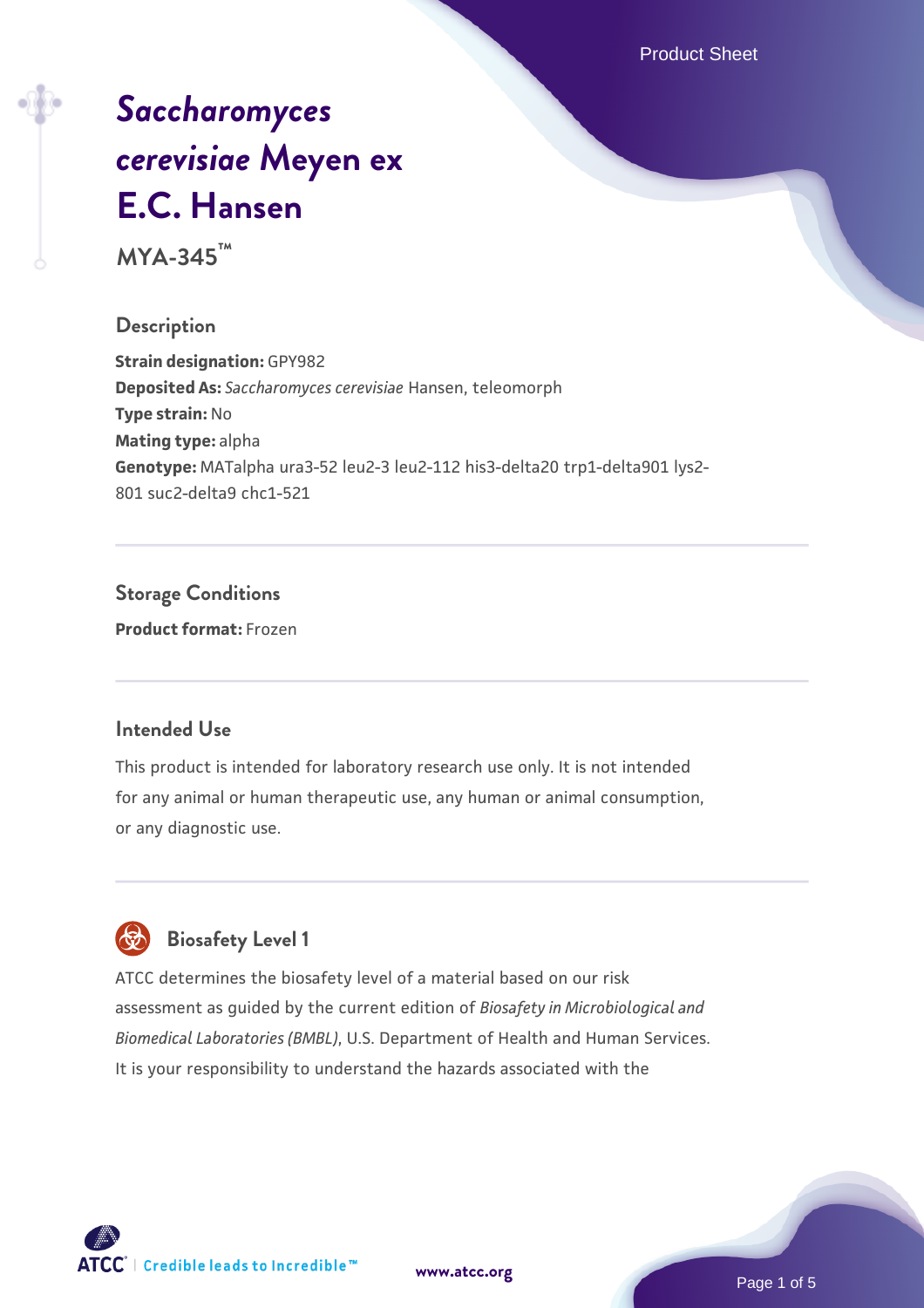### **[Saccharomyces cerevisiae](https://www.atcc.org/products/mya-345)** [Meyen ex E.C. Hansen](https://www.atcc.org/products/mya-345) **MYA-345**

material per your organization's policies and procedures as well as any other applicable regulations as enforced by your local or national agencies.

ATCC highly recommends that appropriate personal protective equipment is always used when handling vials. For cultures that require storage in liquid nitrogen, it is important to note that some vials may leak when submersed in liquid nitrogen and will slowly fill with liquid nitrogen. Upon thawing, the conversion of the liquid nitrogen back to its gas phase may result in the vial exploding or blowing off its cap with dangerous force creating flying debris. Unless necessary, ATCC recommends that these cultures be stored in the vapor phase of liquid nitrogen rather than submersed in liquid nitrogen.

### **Certificate of Analysis**

For batch-specific test results, refer to the applicable certificate of analysis that can be found at www.atcc.org.

### **Growth Conditions**

**Medium:**  [ATCC Medium 1245: YEPD](https://www.atcc.org/-/media/product-assets/documents/microbial-media-formulations/1/2/4/5/atcc-medium-1245.pdf?rev=705ca55d1b6f490a808a965d5c072196) **Temperature:** 25°C

### **Material Citation**

If use of this material results in a scientific publication, please cite the material in the following manner: *Saccharomyces cerevisiae* Meyen ex E.C. Hansen (ATCC MYA-345)



**[www.atcc.org](http://www.atcc.org)**

Page 2 of 5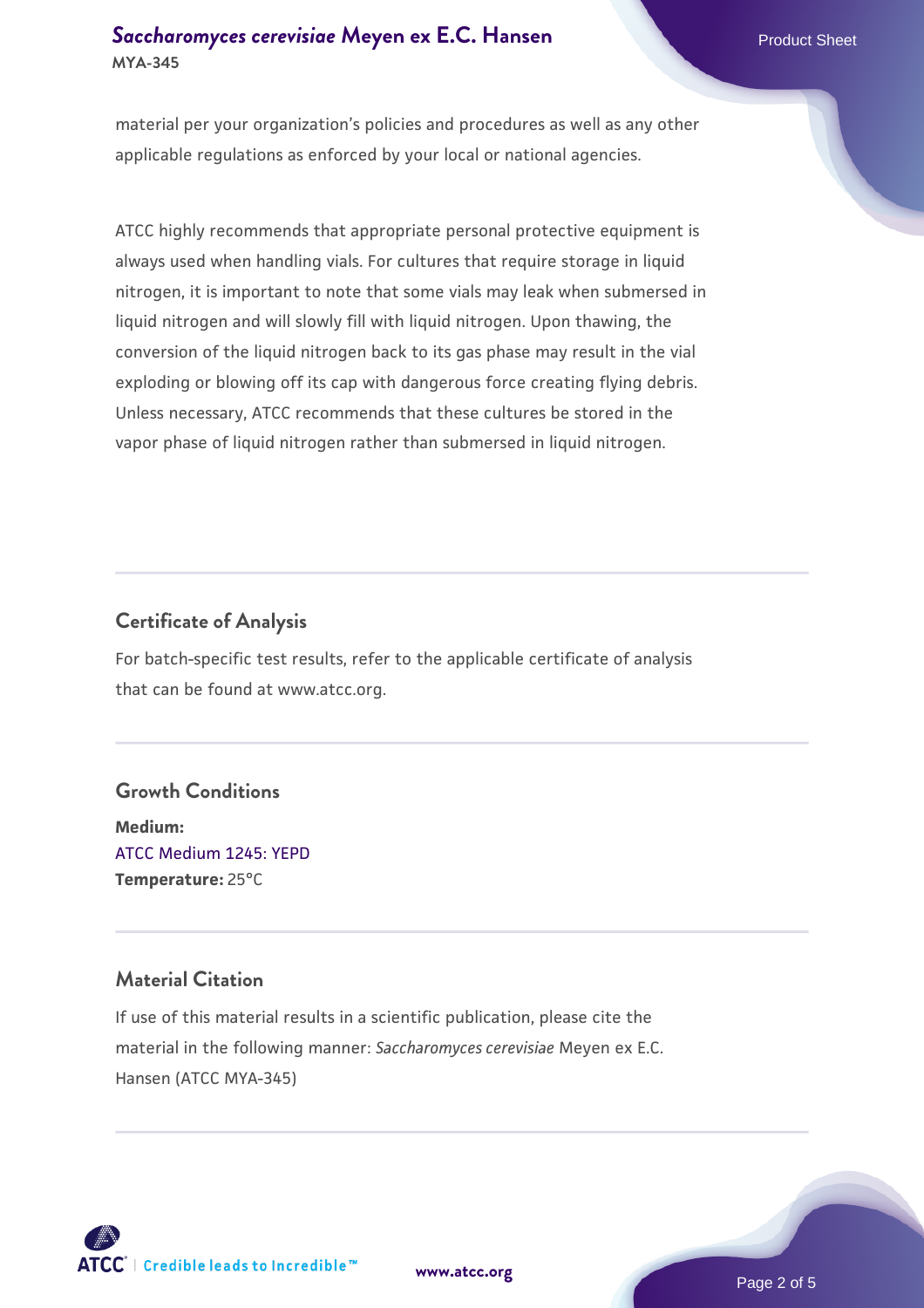# **[Saccharomyces cerevisiae](https://www.atcc.org/products/mya-345)** [Meyen ex E.C. Hansen](https://www.atcc.org/products/mya-345)

**MYA-345**

### **References**

References and other information relating to this material are available at www.atcc.org.

### **Warranty**

The product is provided 'AS IS' and the viability of ATCC® products is warranted for 30 days from the date of shipment, provided that the customer has stored and handled the product according to the information included on the product information sheet, website, and Certificate of Analysis. For living cultures, ATCC lists the media formulation and reagents that have been found to be effective for the product. While other unspecified media and reagents may also produce satisfactory results, a change in the ATCC and/or depositor-recommended protocols may affect the recovery, growth, and/or function of the product. If an alternative medium formulation or reagent is used, the ATCC warranty for viability is no longer valid. Except as expressly set forth herein, no other warranties of any kind are provided, express or implied, including, but not limited to, any implied warranties of merchantability, fitness for a particular purpose, manufacture according to cGMP standards, typicality, safety, accuracy, and/or noninfringement.

### **Disclaimers**

This product is intended for laboratory research use only. It is not intended for any animal or human therapeutic use, any human or animal consumption, or any diagnostic use. Any proposed commercial use is prohibited without a license from ATCC.

While ATCC uses reasonable efforts to include accurate and up-to-date information on this product sheet, ATCC makes no warranties or representations as to its accuracy. Citations from scientific literature and

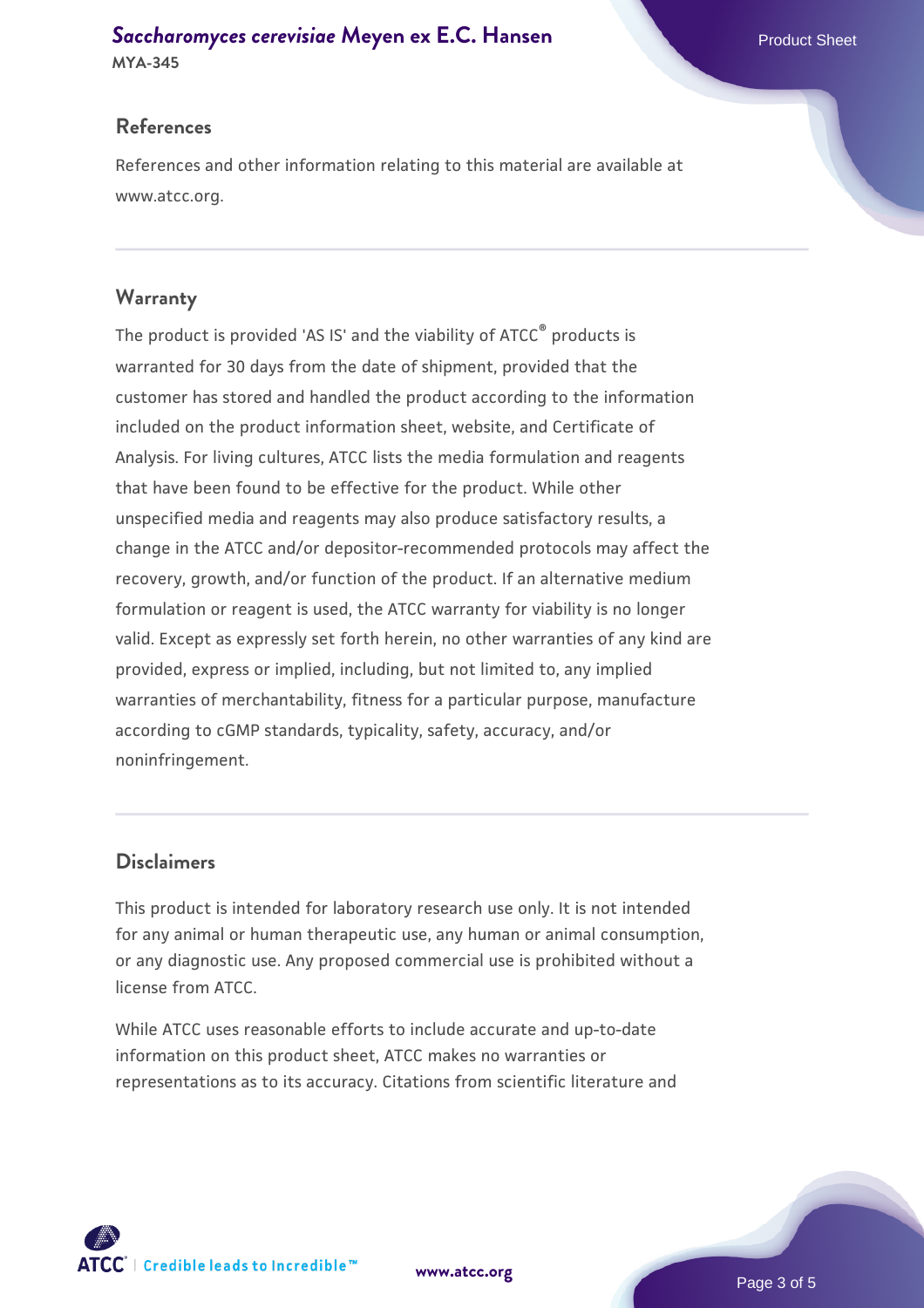patents are provided for informational purposes only. ATCC does not warrant that such information has been confirmed to be accurate or complete and the customer bears the sole responsibility of confirming the accuracy and completeness of any such information.

This product is sent on the condition that the customer is responsible for and assumes all risk and responsibility in connection with the receipt, handling, storage, disposal, and use of the ATCC product including without limitation taking all appropriate safety and handling precautions to minimize health or environmental risk. As a condition of receiving the material, the customer agrees that any activity undertaken with the ATCC product and any progeny or modifications will be conducted in compliance with all applicable laws, regulations, and guidelines. This product is provided 'AS IS' with no representations or warranties whatsoever except as expressly set forth herein and in no event shall ATCC, its parents, subsidiaries, directors, officers, agents, employees, assigns, successors, and affiliates be liable for indirect, special, incidental, or consequential damages of any kind in connection with or arising out of the customer's use of the product. While reasonable effort is made to ensure authenticity and reliability of materials on deposit, ATCC is not liable for damages arising from the misidentification or misrepresentation of such materials.

Please see the material transfer agreement (MTA) for further details regarding the use of this product. The MTA is available at www.atcc.org.

### **Copyright and Trademark Information**

© ATCC 2021. All rights reserved. ATCC is a registered trademark of the American Type Culture Collection.

#### **Revision**

This information on this document was last updated on 2021-05-20



**[www.atcc.org](http://www.atcc.org)**